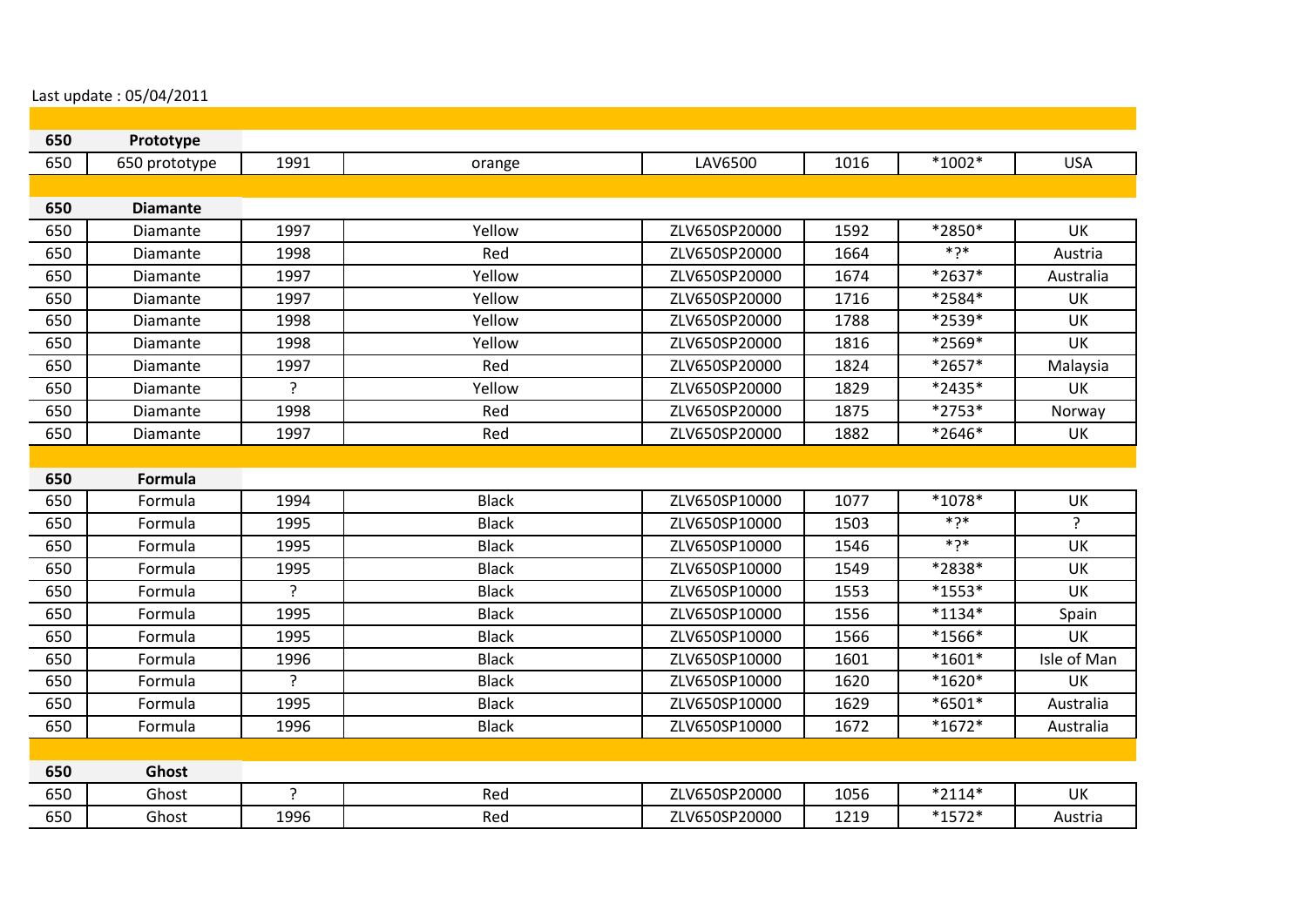| 650 | Ghost               | 1996 | Red              | ZLV650SP20000 | 1258 | *2367*          | Australia   |
|-----|---------------------|------|------------------|---------------|------|-----------------|-------------|
| 650 | Ghost               | 1999 | Yellow           | ZLV650SP20000 | 1263 | ∗?*             | Belgium     |
| 650 | Ghost               | 1996 | Red              | ZLV650SP20000 | 1264 | *2324*          | Austria     |
| 650 | Ghost               | 1996 | Orange           | ZLV650SP20000 | 1267 | *2366*          | Australia   |
| 650 | Ghost               | 1997 | Red              | ZLV650SP20000 | 1312 | *3086*          | UK          |
| 650 | Ghost               | 1998 | Red              | ZLV650SP5W000 | 1740 | *2725* (12/1996 | <b>USA</b>  |
| 650 | Ghost               | 1998 | Red              | ZLV650SP5W000 | 1740 | *2725*          | <b>USA</b>  |
| 650 | Ghost               | 1998 | Red              | ZLV650SP8W000 | 1872 | *2675*          | <b>USA</b>  |
|     |                     |      |                  |               |      |                 |             |
| 650 | <b>Ghost Strike</b> |      |                  |               |      |                 |             |
| 650 | <b>Ghost Strike</b> | 1998 | Yellow           | ZLV650SP1W000 | 2092 | *2404* (01/1997 | <b>USA</b>  |
| 650 | <b>Ghost Strike</b> | 1998 | Yellow           | ZLV650SP1W000 | 2092 | *2404*          | <b>USA</b>  |
| 650 | <b>Ghost Strike</b> | 1998 | Yellow           | ZLV650SP8W000 | 2123 | ∗?*             | <b>USA</b>  |
| 650 | <b>Ghost Strike</b> | 1998 | Yellow           | ZLV650SP10000 | 2127 | *2937*          | Ireland     |
| 650 | <b>Ghost Strike</b> | 1998 | Yellow           | ZLV650SP10000 | 2144 | *3025*          | Belgium     |
| 650 | <b>Ghost Strike</b> | 1998 | Yellow           | ZLV650SPXW000 | 2172 | *3023*          | <b>USA</b>  |
| 650 | <b>Ghost Strike</b> | ?    | black            | ZLV650SP10000 | 2243 | *2885*          | UK          |
| 650 | <b>Ghost Strike</b> | 1998 | Yellow           | ZLV650SPXW000 | 2270 | *2944*          | <b>USA</b>  |
| 650 | <b>Ghost Strike</b> | 1998 | Yellow           | ZLV650SP10000 | ç    | ∗?∗             | Norway      |
|     |                     |      |                  |               |      |                 |             |
| 650 | <b>Sport</b>        |      |                  |               |      |                 |             |
| 650 | Sport               | 1994 |                  | ZLV650SP10000 | 1062 | *1030*          | UK          |
| 650 | Sport               | 1994 | Red              | ZLV650SP10000 | 1076 | $*1074*$        | UK          |
| 650 | Sport               | 1994 | Red              | ZLV650SP10000 | 1084 | *1089*          | UK          |
| 650 | Sport               | 1994 | Red              | ZLV650SP10000 | 1088 | *1090*          | Sweden      |
| 650 | Sport               | 1996 | Red              | ZLV650SP10000 | 1089 | $*1091*$        | UK          |
| 650 | Sport               | 1995 | Yellow           | ZLV650SP10000 | 1168 | $*1168*$        | UK          |
| 650 | Sport               | 1996 | Red/Silver       | ZLV650SP10000 | 1711 | $*1711*$        | UK          |
| 650 | Sport               | 1997 | Red/Silver       | ZLV650SP10000 | 1717 | *2454*          | <b>UK</b>   |
| 650 | Sport               | 1996 | Yellow           | ZLV650SP10000 | 1742 | $*1742*$        | Netherlands |
| 650 | Sport               | 1997 | yellow/dark grey | ZLV650SP10000 | 1746 | $*2*$           | Belgium     |
| 650 | Sport               | 1996 | Yellow           | ZLV650SP10000 | 1840 | $*1841*$        | Spain       |
| 650 | Sport               | 1996 | Red/Silver       | ZLV650SP10000 | 1905 | *1954*          | Norway      |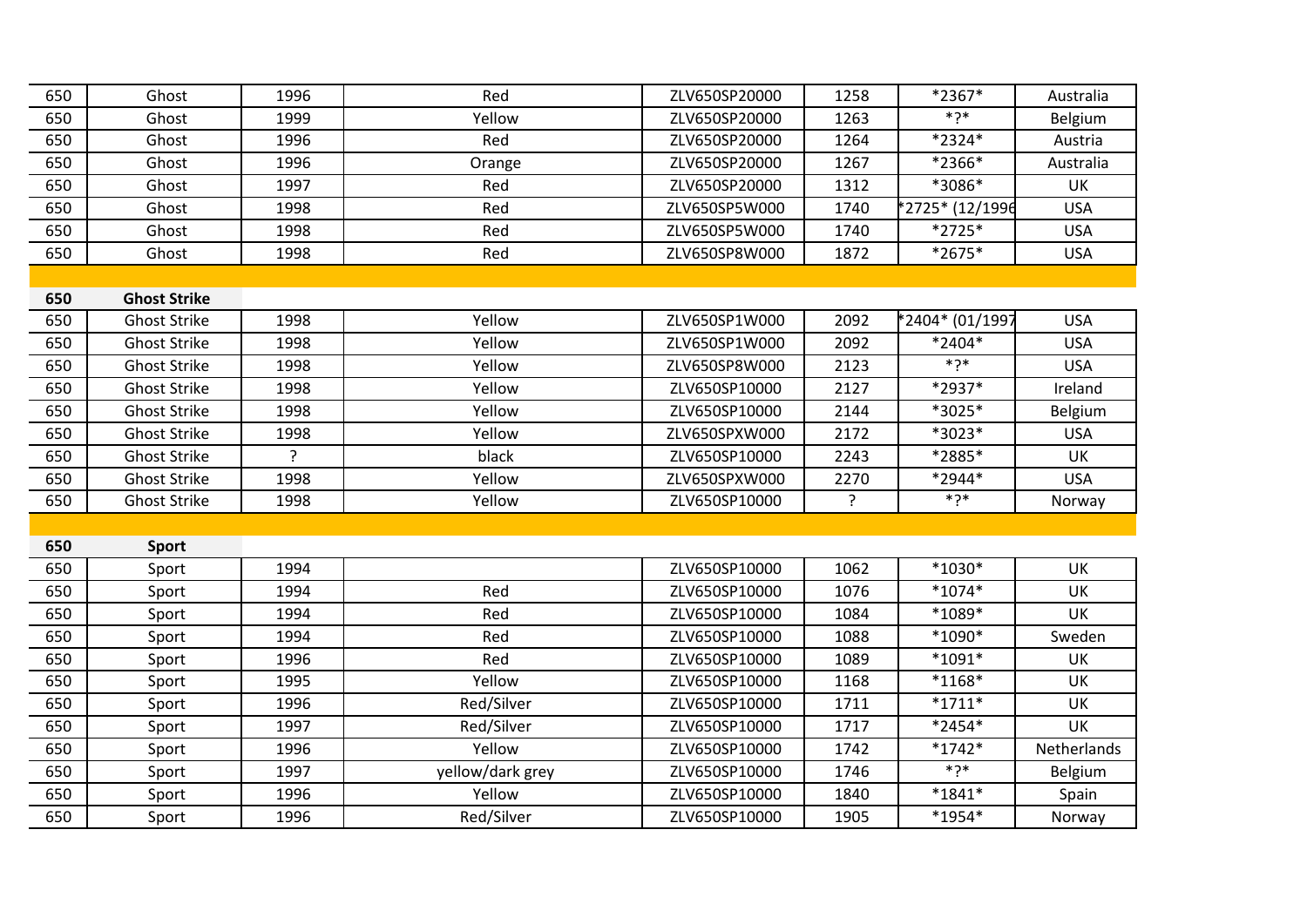| 650 | Sport               | 1997           | Red/Silver           | ZLV650SP10000 | 1973 | *1974*     | Australia   |
|-----|---------------------|----------------|----------------------|---------------|------|------------|-------------|
| 650 | Sport               | 1997           | Red/Silver           | ZLV650SP10000 | 1993 | *2948*     | Norway      |
| 650 | Sport               | 1996           | Red/Silver           | ZLV650SP10000 | 2041 | *2047*     | New Zealand |
| 650 | Sport               | 1996           | Yellow/Silver        | ZLV650SP10000 | 2060 | *2080*     | New Zealand |
| 650 | Sport               | 1996           | Yellow               | ZLV650SP10000 | 2061 | *2072*     | New Zealand |
| 650 | Sport               | 1996           | Yellow               | ZLV650SP10000 | 2067 | *2087*     | Australia   |
|     |                     |                |                      |               |      |            |             |
| 650 | <b>Sport Kevlar</b> |                |                      |               |      |            |             |
| 650 | Sport Kevlar?       | 1994           | Red                  | ZLV650SP10000 | 1057 | $*$ ? $*$  | Belgium     |
| 650 | Sport Kevlar (049)  | $\overline{?}$ | Red                  | ZLV650SP10000 | 1090 | *1092*     | UK          |
| 650 | Sport Kevlar (074)  | 1994           | Red                  | ZLV650SP10000 | 1097 | $*1097*$   | UK          |
| 650 | Sport Kevlar 078    | 1994           | Red                  | ZLV650SP10000 | 1109 | $*$ ךְ $*$ | Germany     |
| 650 | Sport Kevlar?       | 1996           | Yellow               | ZLV650SP10000 | 1147 | $*$ ךְ $*$ | UK          |
| 650 | Sport Kevlar 123    | 1996           | Red                  | ZLV650SP10000 | 1159 | $*2*$      | Belgium     |
| 650 | Sport Kevlar 119    | ?              | Red                  | ZLV650SP10000 | 1162 | $*2*$      | Netherlands |
| 650 | Sport Kevlar 138    | 1994           | red                  | ZLV650SP10000 | 1179 | $*1072*$   | UK          |
| 650 | Sport Kevlar 156    | 1995           | Red                  | ZLV650SP10000 | 1199 | $*1197*$   | UK          |
| 650 | Sport Kevlar 175    | 1995           | Blue                 | ZLV650SP10000 | 1216 | $*1216*$   | Netherlands |
| 650 | Sport Kevlar?       | 1995           | Green                | ZLV650SP10000 | 1227 | $*$ ךְ $*$ | Netherlands |
| 650 | Sport Kevlar 242    | 1995           | Yellow               | ZLV650SP10000 | 1284 | $*1284*$   | <b>UK</b>   |
| 650 | Sport Kevlar 246    | 1995           | Yellow               | ZLV650SP10000 | 1288 | *1288*     | <b>UK</b>   |
| 650 | Sport Kevlar?       | 1995           | Yellow               | ZLV650SP10000 | 1292 | $*1292*$   | UK          |
| 650 | Sport Kevlar 282    | 1995           | Grey (668 look like) | ZLV650SP10000 | 1325 | ∗?*        | Italy       |
| 650 | Sport Kevlar 292    | 1995           | Yellow               | ZLV650SP10000 | 1335 | *1868*     | Belgium     |
| 650 | Sport Kevlar 300    | 1996           | Red                  | ZLV650SP10000 | 1340 | *1340*     | Netherlands |
| 650 | Sport Kevlar 305    | 1995           | Yellow               | ZLV650SP10000 | 1348 | $*$ ךְ $*$ | Netherlands |
| 650 | Sport Kevlar 342    | 1996           | Green                | ZLV650SP10000 | 1388 | *1388*     | <b>UK</b>   |
| 650 | Sport Kevlar?       | 1995           | Yellow               | ZLV650SP10000 | 1403 | ∗?*        | Netherlands |
| 650 | Sport Kevlar?       | 1992           | Yellow               | ?             |      | $*2*$      | UK          |
|     |                     |                |                      |               |      |            |             |
| 650 | ?                   |                |                      |               |      |            |             |
| 650 | ?                   | ?              | black metallic       | LAV650*       | 2039 | *2049*     | Norway      |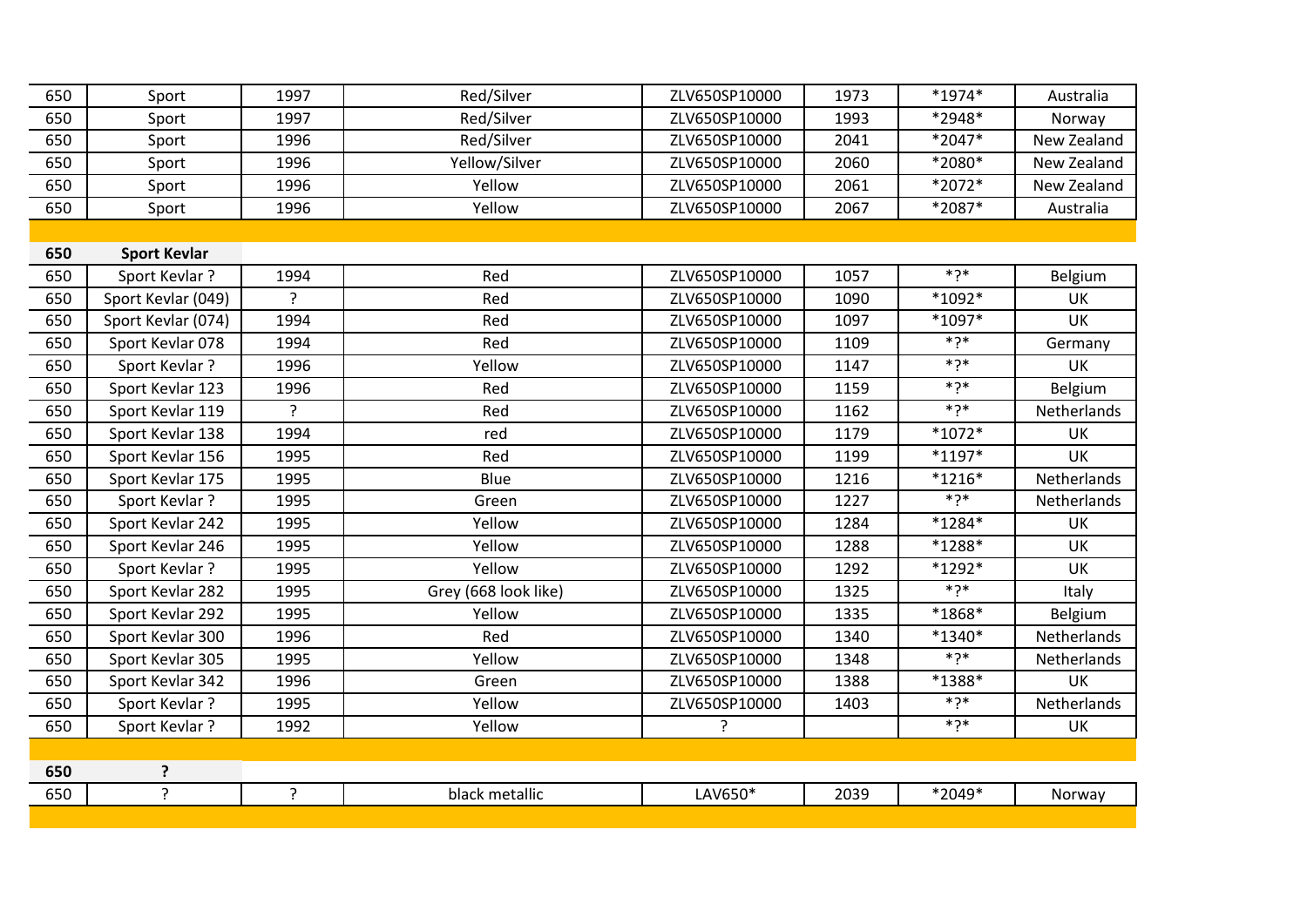| 750 | <b>750S</b> |                |                                      |               |      |           |              |
|-----|-------------|----------------|--------------------------------------|---------------|------|-----------|--------------|
| 750 | 750S        | 1997           | <b>Black</b>                         | ZLVSTA1000000 | 1058 | $*1044*$  | UK           |
| 750 | 750S        | 1997           | <b>Black</b>                         | ZLVSTA1000000 | 1062 | *1070*    | England      |
| 750 | 750S        | 1997           | <b>Black</b>                         | ZLVSTA1000000 | 1125 | $*1132*$  | UK           |
| 750 | 750S        | 1999           | black (probably repainted)           | ZLVSTA1000000 | 1131 | $*2*$     | Belgium      |
| 750 | 750S        | 1997           | <b>Black</b>                         | ZLVSTA1000000 | 1222 | $*1232*$  | Germany      |
| 750 | 750S        | 1997           | <b>Black</b>                         | ZLVSTA1000000 | 1287 | *1309*    | England      |
| 750 | 750S        | 2001           | <b>Black</b>                         | ZLVSTA1000000 | 1290 | *1290*    | Ireland      |
| 750 | 750S        | 1997           | <b>Black</b>                         | ZLVSTA1000000 | 1309 | $*1285*$  | Netherlands  |
| 750 | 750S        | 1997           | <b>Black</b>                         | ZLVSTA1000000 | 1393 | $*2*$     | Belgium      |
| 750 | 750S        | 2003           | $\overline{a}$                       | ZLVSTA1000000 | 1393 | *1393*    | Netherlands  |
| 750 | 750S        | $\overline{?}$ | Black/Orange                         | ZLVSTA1000000 | 1402 | $*1422*$  | Netherlands  |
| 750 | 750S        | 2000           | Yellow                               | ZLVSSA1000000 | 1403 | *1290*    | France       |
| 750 | 750S        | 1998           | Silver                               | ZLVSTA1000000 | 1420 | $*1460*$  | UK           |
| 750 | 750S        | 1998           | Orange/Blue                          | ZLVSTA1000000 | 1424 | *1937*    | Netherlands  |
| 750 | 750S        | 1998           | Silver                               | ZLVSTA1000000 | 1429 | $*1458*$  | UK           |
| 750 | 750S        | 1997           | <b>Black</b>                         | ZLVSTA1000000 | 1447 | *1382*    | Australia    |
| 750 | 750S        | 1998           | Yellow                               | ZLVSTA1000000 | 1515 | *1508*    | Australia    |
| 750 | 750S        | 2001           | Orange/Silver (was black)            | ZLVSTA1000000 | 1523 | *1556*    | UK           |
| 750 | 750S        | 1998           | Red                                  | ZLVSTA1000000 | 1566 | $*1613*$  | Australia    |
| 750 | 750S        | $\overline{?}$ | <b>Black</b>                         | ZLVSTA1000000 | 1583 | $*$ ך $*$ | South Africa |
| 750 | 750S        | $\overline{?}$ | Yellow                               | ZLVSTA1000000 | 1584 | *1593*    | Ireland      |
| 750 | 750S        | 1997           | Red                                  | ZLVSTA1000000 | 1613 | *1586*    | England      |
| 750 | 750S        | 1998           | <b>Blue/Silver</b>                   | ZLVSTA1000000 | 1636 | $*2*$     | UK           |
| 750 | 750S        | 1998           | Red                                  | ZLVSTA1000000 | 1657 | *1668*    | England      |
| 750 | 750S        | 1998           | Yellow                               | ZLVSTA1000000 | 1671 | $*1702*$  | UK           |
| 750 | 750S        | 1999           | Yellow                               | ZLVSTA1000000 | 1694 | $*1713*$  | UK           |
| 750 | 750S        | 1998           | Originally yellow now laverda orange | ZLVSTA1000000 | 1700 | $*1730*$  | Canada       |
| 750 | 750S        | 2001           | Yellow                               | ZLVSTA1000000 | 1708 | *1795*    | England      |
| 750 | 750S        | 2003           | Silver                               | ZLVSTA1000000 | 1763 | $*2*$     | Belgium      |
| 750 | 750S        | 1998           | <b>Black</b>                         | ZLVSTA1000000 | 1830 | *1736*    | Serbia       |
| 750 | 750S        | 1999           | Red                                  | ZLVSTA1000000 | 1890 | $*2*$     | Germany      |
| 750 | 750S        | ?              | Silver                               | ZLVSTA1000000 | 1922 | $*2011*$  | UK           |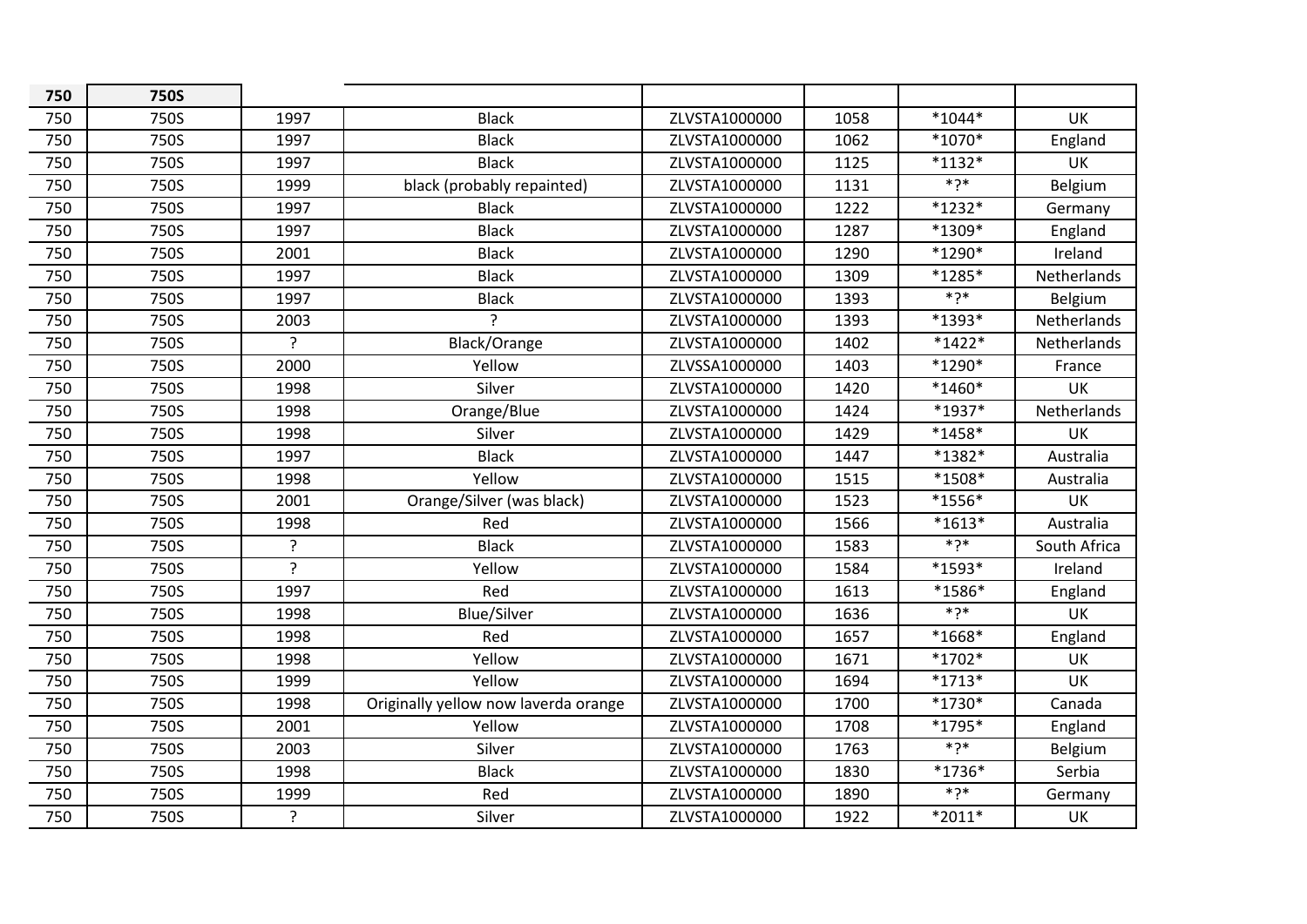| 750 | 750S    | 1999           | Yellow        | ZLVSTA1000000 | 1939 | $*$ ך $*$  | Switzerland |
|-----|---------|----------------|---------------|---------------|------|------------|-------------|
| 750 | 750S    | 1999           | Yellow        | ZLVSTA106X000 | 1942 | *2086*     | <b>USA</b>  |
| 750 | 750S    | 1998           | Red           | ZLVSTA105X000 | 1964 | $*1964*$   | <b>USA</b>  |
| 750 | 750S    | 1999           | Red           | ZLVSTA104X000 | 1972 | $*$ ךְ $*$ | Belgium     |
| 750 | 750S    | 2001           | Yellow        | ZLVSTA1000000 | 2252 | *2259*     | France      |
| 750 | 750S    | 1999           | Black/Orange  | ?             | ?    | $*7*$      | <b>USA</b>  |
|     |         |                |               |               |      |            |             |
| 750 | Formula |                |               |               |      |            |             |
| 750 | Formula | 1998           | Black/Orange  | ZLVSSA1000000 | 1142 | $*1157*$   | England     |
| 750 | Formula | 1998           | Black/Orange  | ZLVSSA1000000 | 1142 | $*1247*$   | England     |
| 750 | Formula | 1998           | Black/Orange  | ZLVSSA1000000 | 1171 | $*2*$      | New Zealand |
| 750 | Formula | 1998           | Black/Orange  | ZLVSSA1000000 | 1194 | $*1194*$   | Spain       |
| 750 | Formula | 1997           | Black/Orange  | ZLVSSA1000000 | 1237 | $*1242*$   | England     |
| 750 | Formula | 1997           | Black/Orange  | ZLVSSA1000000 | 1242 | $*7*$      | New Zealand |
| 750 | Formula | 1999           | Orange/Blue   | ZLVSSA1000000 | 1278 | *1323*     | Denmark     |
| 750 | Formula | 1998           | Black/Orange  | ZLVSSA1000000 | 1302 | *1269*     | England     |
| 750 | Formula | 1998           | Black/Orange  | ZLVSSA100X000 | 1342 | $*7*$      | <b>USA</b>  |
| 750 | Formula | 1998           | Black/Orange  | ZLVSSA103X000 | 1349 | $*$ ךְ $*$ | <b>USA</b>  |
| 750 | Formula | 1998           | Orange/Silver | ZLVSSA101X000 | 1396 | $*2*$      | <b>USA</b>  |
| 750 | Formula | 1998           | Black/Orange  | ZLVSSA107X000 | 1421 | $*1403*$   | <b>USA</b>  |
| 750 | Formula | 1999           | Orange/Blue   | ZLVSSA1000000 | 1442 | $*1448*$   | UK          |
| 750 | Formula | 1999           | Orange/Silver | ZLVSSA1000000 | 1443 | $*1448*$   | France      |
| 750 | Formula | 1999           | Orange/Blue   | ZLVSSA1000000 | 1471 | $*1471*$   | France      |
| 750 | Formula | 1999           | Orange/Blue   | ZLVSSA1000000 | 1496 | $*1491*$   | Belgium     |
| 750 | Formula | 2000           | Orange/Silver | ZLVSSA1000000 | 1570 | $*1591*$   | UK          |
| 750 | Formula | $\overline{?}$ | Orange/Blue   | ZLVSSA1000000 | 1589 | $*1586*$   | UK          |
| 750 | Formula | 2001           | Orange/Silver | ZLVSSA1000000 | 1590 | $*1590*$   | France      |
| 750 | Formula | ?              | Orange/Blue   | ZLVSSA1000000 | 1592 | $*2*$      | Netherlands |
| 750 | Formula | 1999           | Orange/Silver | ZLVSSA1000000 | 1593 | $*1618*$   | England     |
| 750 | Formula | 2000           | Orange/Blue   | ZLVSSA1000000 | 1602 | $*2*$      | Germany     |
| 750 | Formula | 2000           | Orange/Silver | ZLVSSA1000000 | 1608 | $*2*$      | Germany     |
| 750 | Formula | 2000           | Orange/Blue   | ZLVSSA1000000 | 1609 | $*2*$      | Germany     |
| 750 | Formula | 2000           | Orange/Blue   | ZLVSSA1000000 | 1611 | $*1626*$   | Germany     |